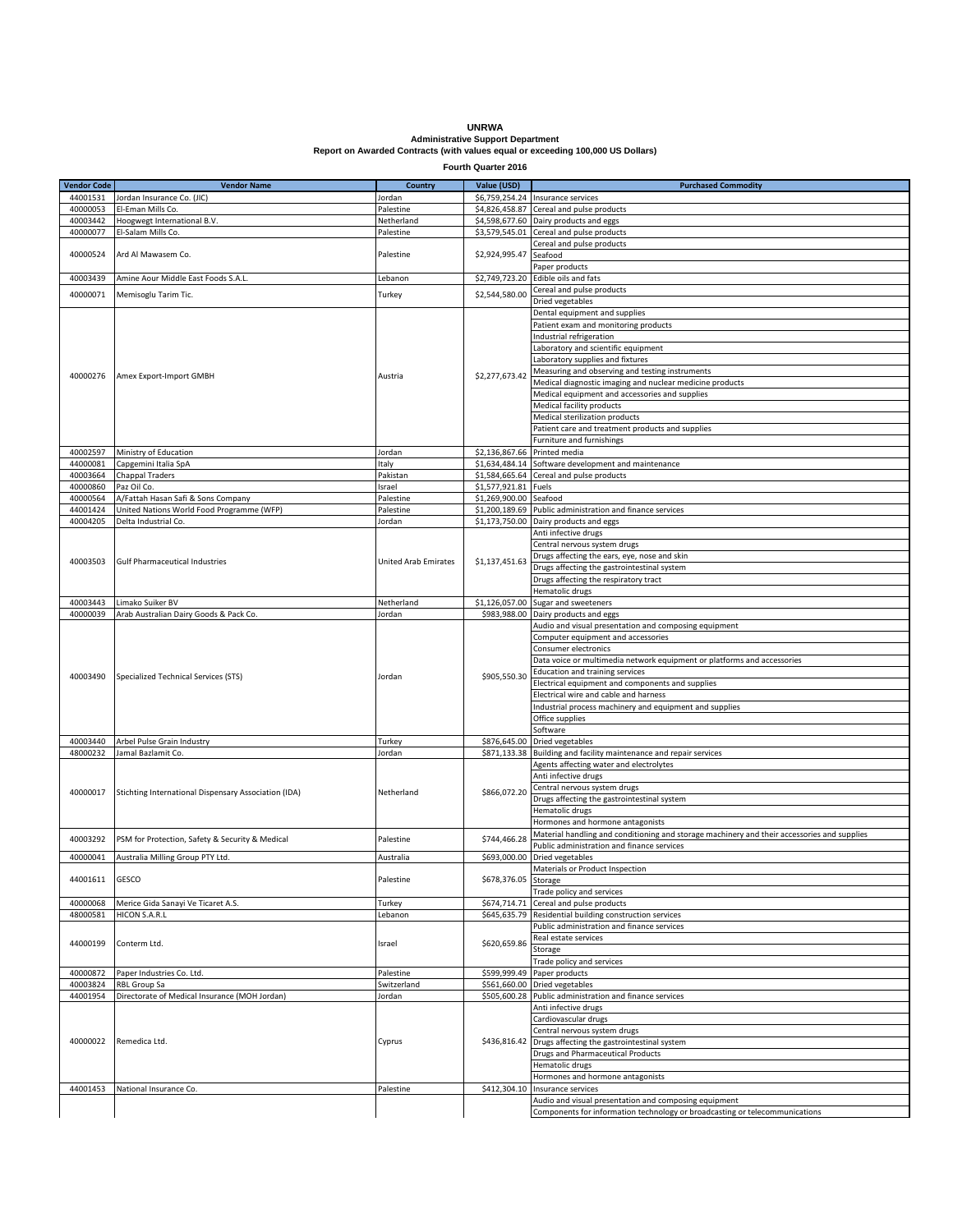**UNRWA Administrative Support Department Report on Awarded Contracts (with values equal or exceeding 100,000 US Dollars)**

**Fourth Quarter 2016**

| 40003039 | Computer Media Center Ltd. (CMC)             | Israel         | \$397,114.09 | Computer equipment and accessories                      |
|----------|----------------------------------------------|----------------|--------------|---------------------------------------------------------|
|          |                                              |                |              | Consumer electronics                                    |
|          |                                              |                |              | Office machines and their supplies and accessories      |
| 44000998 |                                              | Jordan         | \$391,883.49 |                                                         |
|          | Zuhdi & Wajeeh Kan'an Contracting Co.        |                |              | Building and facility maintenance and repair services   |
| 48000231 | Infinity Construction Contracting            | Jordan         | \$382,730.23 | Nonresidential building construction services           |
|          |                                              |                |              | <b>Beverages</b>                                        |
|          | Abd Al Hamid Mohammad Al Kek                 |                |              | Cereal and pulse products                               |
|          |                                              |                |              | Dairy products and eggs                                 |
| 40001821 |                                              | Syria          | \$374,987.86 | Fresh vegetables                                        |
|          |                                              |                |              |                                                         |
|          |                                              |                |              | Meat and poultry products                               |
|          |                                              |                |              | Prepared and preserved foods                            |
|          |                                              |                |              | Seasonings and preservatives                            |
|          |                                              |                |              | Trade policy and services                               |
| 44002484 | RAIS Middle East Ltd.                        | Israel         | \$371,729.52 | Transport services                                      |
| 40001997 | Al Naal Co.                                  |                | \$356,850.00 | Bedclothes and table and kitchen linen and towels       |
|          |                                              | Syria          |              |                                                         |
| 40000081 | <b>AGT Foods</b>                             | Canada         | \$352,500.00 | Dried vegetables                                        |
| 44000377 | Ahmed Ismail Amayri                          | Lebanon        | \$347,393.00 | Nonresidential building construction services           |
| 40001384 | Mediterranean Oil Shipping & Transport Co.   | Lebanon        | \$336,469.52 | Fuels                                                   |
|          |                                              |                |              | Specialized trade construction and maintenance services |
| 40000495 | Al-Raid for Medical Equipment Co.            | Palestine      | \$325,400.00 | Measuring and observing and testing instruments         |
| 40003286 |                                              | Palestine      | \$309,828.00 | Printed media                                           |
|          | Ministry of Education (Ramallah)             |                |              |                                                         |
| 44003017 | <b>Think Digital Solutions</b>               | United Kingdom | \$308,475.61 | Public administration and finance services              |
| 40000366 | Sysmex Europe GmbH                           | Germany        | \$299,920.01 | Rental of Medical Equipment                             |
| 40001537 | Tracksparco Bachalany & Co.                  | Lebanon        | \$299,000.00 | Motor vehicles                                          |
|          |                                              |                |              | Agents affecting water and electrolytes                 |
|          |                                              |                |              | Anti infective drugs                                    |
|          |                                              |                |              |                                                         |
| 40003578 | Birzet Pharmaceuticals Co.                   | Palestine      | \$285,513.50 | Central nervous system drugs                            |
|          |                                              |                |              | Drugs affecting the respiratory tract                   |
|          |                                              |                |              | <b>Drugs and Pharmaceutical Products</b>                |
|          |                                              |                |              | Hormones and hormone antagonists                        |
|          | 40001713 Bashar Mohammd Kreshan              | Syria          | \$283,050.00 | Sugar and sweeteners                                    |
| 44002915 | United Nations Global Service Centre (UNGSC) |                | \$255,753.42 |                                                         |
|          |                                              | Spain          |              | Computer services                                       |
| 44000919 | Al-Mada Co. for Construction Contracting     | Jordan         | \$254,662.00 | Building and facility maintenance and repair services   |
|          |                                              |                |              | Anti infective drugs                                    |
|          |                                              |                |              | Central nervous system drugs                            |
| 40000602 | Pharmacare PLC                               | Palestine      | \$233,359.50 | Hematolic drugs                                         |
|          |                                              |                |              | Hormones and hormone antagonists                        |
|          |                                              |                |              |                                                         |
|          |                                              |                |              | Patient care and treatment products and supplies        |
|          |                                              |                |              | Anti infective drugs                                    |
| 40003911 | Galentic Pharma (India) Pvt. Ltd.            | India          | \$225,625.02 | Central nervous system drugs                            |
|          |                                              |                |              | Drugs affecting the ears, eye, nose and skin            |
|          | ArcoMed Medical Supplies                     |                |              | Laboratory and scientific equipment                     |
|          |                                              |                |              |                                                         |
|          |                                              |                |              | Laboratory supplies and fixtures                        |
| 40002931 |                                              | Palestine      | \$220,949.70 | Measuring and observing and testing instruments         |
|          |                                              |                |              | Medical equipment and accessories and supplies          |
|          |                                              |                |              | Patient care and treatment products and supplies        |
|          |                                              |                |              | Wound care products                                     |
|          |                                              |                |              | Building and facility maintenance and repair services   |
|          |                                              |                |              |                                                         |
| 44000934 | Mahmoud Naem Kana'an & Partner Co.           | Jordan         | \$210,702.21 | Nonresidential building construction services           |
|          |                                              |                |              | Specialized trade construction and maintenance services |
| 40000275 | Amstelfarma B.V                              | Netherland     | \$190,473.52 | Anti infective drugs                                    |
|          |                                              |                |              | Agents affecting water and electrolytes                 |
| 40002981 | Rebhi Abu Rmeileh Drug Stores                | Palestine      | \$183,372.46 | Central nervous system drugs                            |
|          |                                              |                |              |                                                         |
|          |                                              |                |              | Hormones and hormone antagonists                        |
| 40001795 | General Establishment for Electricity        | Syria          | \$169,381.02 | Utilities                                               |
|          |                                              |                |              | Storage                                                 |
| 44002267 | Gezairi Transport Co.                        | Syria          | \$164,848.90 | Trade policy and services                               |
|          |                                              |                |              | <b>Transport services</b>                               |
|          |                                              |                |              | Hormones and hormone antagonists                        |
|          | United Nations Population Fund (UNFPA)       |                |              |                                                         |
| 40000381 |                                              | Denmark        | \$160,870.76 | Measuring and observing and testing instruments         |
|          |                                              |                |              | Patient care and treatment products and supplies        |
|          |                                              |                |              | Patient exam and monitoring products                    |
|          |                                              |                |              | Building and facility maintenance and repair services   |
| 44000540 | <b>Star Contractors Starcom</b>              | Lebanon        | \$159,153.00 | Public utilities and public sector related services     |
| 44000767 | Palestine Hospital                           |                | \$155,385.06 | <b>Healthcare Services</b>                              |
|          |                                              | Syria          |              |                                                         |
|          |                                              |                |              | Seasonings and preservatives                            |
|          | Wael Rustom for Trading                      | Syria          |              | <b>Beverages</b>                                        |
|          |                                              |                |              | Dairy products and eggs                                 |
|          |                                              |                |              | Edible oils and fats                                    |
| 40002072 |                                              |                | \$153,518.45 | Fresh fruits                                            |
|          |                                              |                |              |                                                         |
|          |                                              |                |              | Fresh vegetables                                        |
|          |                                              |                |              | Fuels                                                   |
|          |                                              |                |              | Meat and poultry products                               |
| 40000919 | Satarco Co. for Industries & General Trading | Palestine      |              | <b>Beverages</b>                                        |
|          |                                              |                |              | Bread and bakery products                               |
|          |                                              |                |              |                                                         |
|          |                                              |                |              | Dairy products and eggs                                 |
|          |                                              |                | \$150,828.44 | Fresh fruits                                            |
|          |                                              |                |              | Fresh vegetables                                        |
|          |                                              |                |              | Industrial process machinery and equipment and supplies |
|          |                                              |                |              | Meat and poultry products                               |
| 44000995 | Zawati Brothers Co.                          | Jordan         | \$149,723.37 | Public administration and finance services              |
|          |                                              | Turkey         |              | \$148,500.00 Dried vegetables                           |
| 40000069 | Mersin Seker Dogal Minerlalli                |                |              |                                                         |